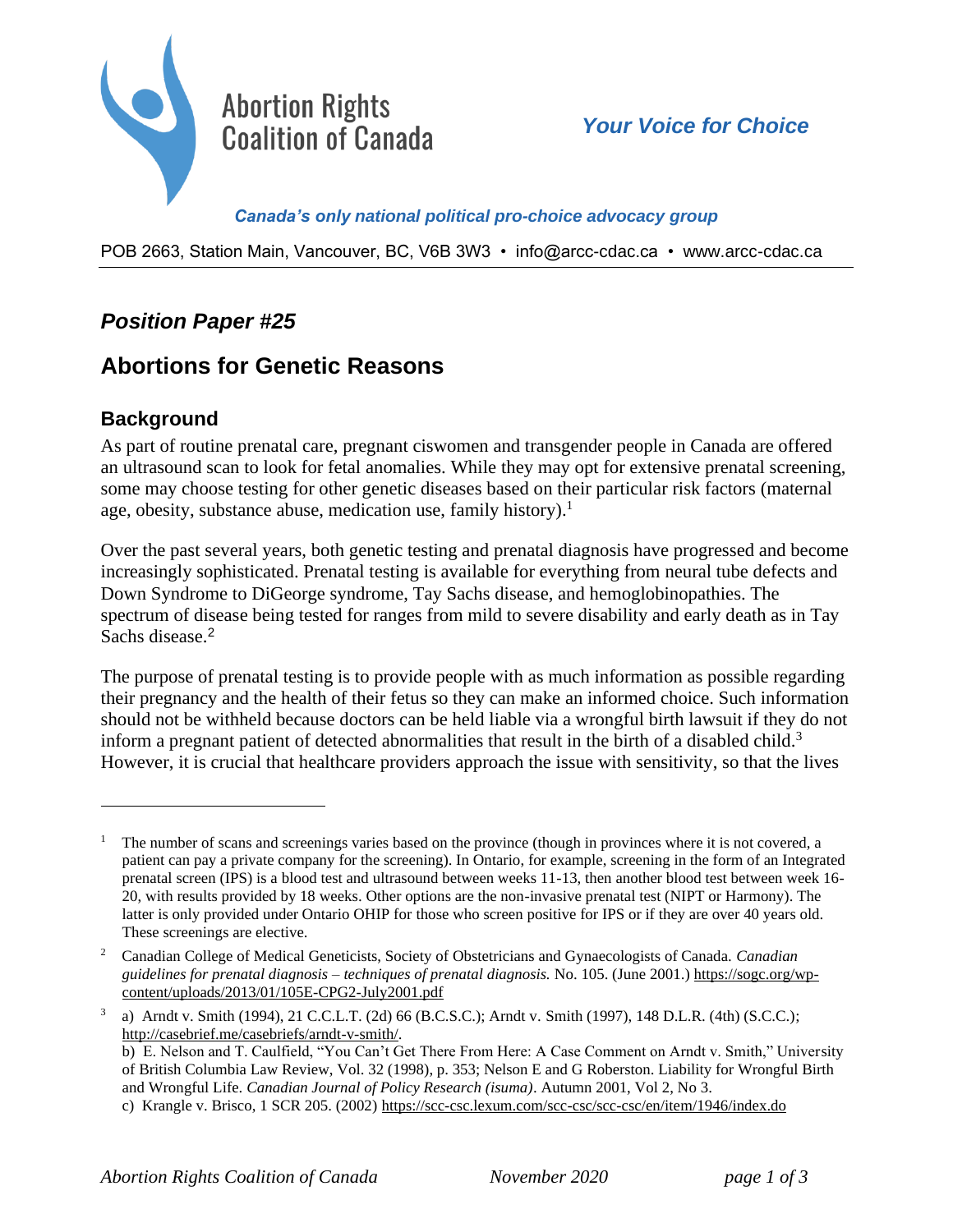of people with disabilities are not inadvertently devalued. For example, the language used to describe genetic screening should reflect the social and ethical implications of screening. Too often, a medical model of disability presents disability as something abnormal that needs to be "fixed," when it should never be presented as a poor outcome.

Pregnant people and their families do need to be prepared for the arrival of an affected child (for example, ensuring delivery in a tertiary care centre if the fetus has a major cardiac anomaly), or to make decisions regarding continuing with or terminating a pregnancy in which the fetus has a severe genetic problem. The Ontario Association of Midwives explains:<sup>4</sup>

"From the onset, clients should be fully informed of the difference between screening for life-threatening anomalies, screening for treatable conditions for which early discovery could affect the plan of care, and screening for conditions such as Down syndrome, which do not preclude the possibility of a healthy, active and satisfying life. Clients should be clearly informed of the goals of genetic screening and of potential further testing and treatment options, including an explanation of the conditions for which no treatment exists and under what circumstances a termination of pregnancy may be offered."

In Canada, most abortions for reasons of fetal disorder or anomaly occur before 20 weeks' gestation. A few occur up to about 23 weeks, generally only when the fetus is gravely impaired. Very rarely, abortions may be done during the third trimester in cases of lethal fetal abnormality, where the fetus cannot survive after birth.

#### **Response of Advocates for the Rights of the Disabled**

Some members of the disabled community and advocates for the rights of the disabled have equated abortion for genetic reasons with eugenics. They often attempt to argue false statistics, such as "the termination rate is as high as 92 per cent", which is entirely unproven, as the reasons for abortion are not tracked.<sup>5</sup> They also try to argue that the non-invasive tests introduced in the last five years will encourage more people to have abortions, conveniently forgetting that morphology ultrasounds have been provided for the last twenty years.<sup>6</sup> Some feel that allowing abortions based on genetic testing devalues the lives of disabled people and implies that living with a disability is inferior to living without one. ARCC disagrees with this interpretation.

<sup>4</sup> Association of Ontario Midwives. June 2017. *Prenatal Genetic Screening*. <https://www.ontariomidwives.ca/prenatal-genetic-screening>

<sup>5</sup> <http://www.ctvnews.ca/down-syndrome-families-worry-about-new-prenatal-tests-1.617292>

<sup>&</sup>lt;sup>6</sup> Tied to footnote 1, the 18-22 week ultrasound, which most people equate to the "determination of sex" ultrasound, is in truth a morphology ultrasound that is a detailed look at a fetus' body and organs to determine Down Syndrome as well as cleft palate and heart defects. Proponents of the "eugenics" argument often forget that we have always checked for these disorders since ultrasound has been available.